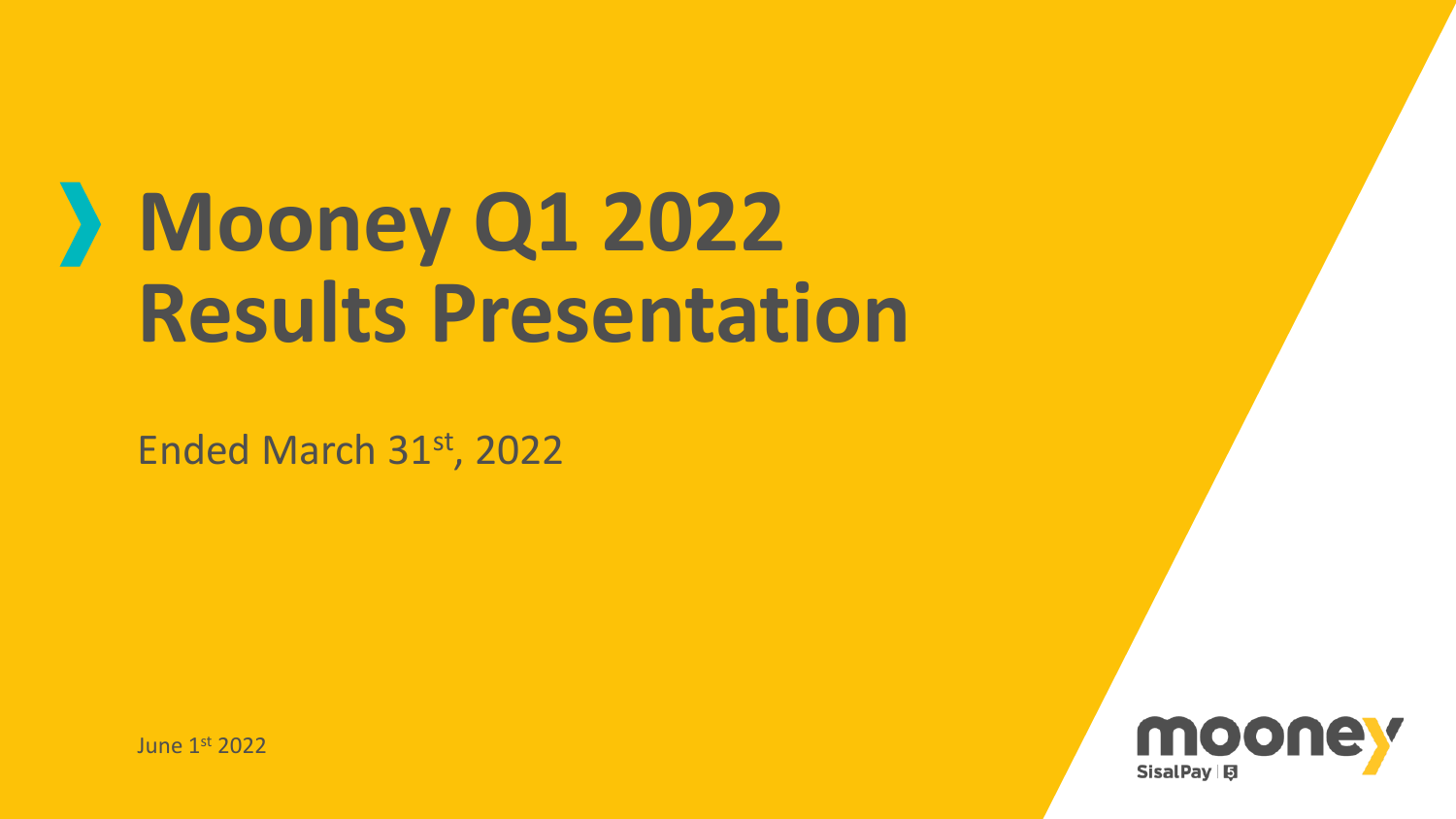### **Disclaimer**

This document and any related presentations have been prepared by, and the information contained herein (unless otherwise indicated), has been provided by Mooney Group S.p.A. ("Mooney Group") on a confidential basis. The purpose of this presentation is solely to draw the recipients' attention to certain information which may be relevant in connection with their evaluation of Mooney Group and its financial instruments. It should not be used by any recipient for any other purpose. This presentation does not, and is not intended to, contain or constitute or form part of, and should not be construed as, an offer of whatsoever nature, in the United States or in any other jurisdiction. No part of this presentation should form the basis of, or be relied on in connection with, any contract or commitment or investment decision whatsoever. This document is not intended to provide and should not be construed as leagl, tax, accounting investment or other advice.

The information contained in this presentation has not been independently verified and no independent evaluation or appraisal of Mooney Group has been undertaken. Neither Mooney Group nor its affiliates, nor its or its affiliates' respective officers, directors, employees, agents, other representatives, consultants, legal counsel, accountants, financial or other advisers, make any representation or warranty, express or implied, as to (nor accept any liability whatsoever (whether in contract, in tort or otherwise) in relation to) the reasonableness, fairness, quality, accuracy, relevance, reliability, sufficiency or completeness of this presentation or any statement, information, forecast or projection made herein, or any other written or oral communications transmitted to the recipient in connection herewith. The presentation has been prepared on the basis of the position as at the time of the presentation, and we will not update or correct any of the information provided in the presentation after the date of the presentation. There can be no assurances that the forecasts or expectations are or will prove to be accurate.

This document and any related presentations may contain statements that are not statements of historical fact, including, without limitation, any statements preceded by, followed by or including the words "taraets." "believes." "expects." "aims." "intends." "mav." "anticipates." "would." "could" or similar expressions or the negative thereof, which constitute forward-looking statements. notwithstanding that such statements are not specifically identified. These statements include statements regarding the intent, belief or current expectations of the customer base, estimates regarding future growth in the different business lines and the business, market share, financial results and other aspects of activities of and situations relating to Mooney Group. Such forward looking statements are not quarantees of future performance and the actual results, performance, achievements or business results of the Mooney Group's operations, results of operations, financial position and the development of the markets and the business in which Mooney Group operates or is likely to operate may differ materially from those described in, or suggested by, the forward-looking statements contained in this presentation. By their nature, forward-looking statements involve risks, uncertainties and other important factors that could cause actual developments or results to differ materially from those expressed in our forward looking statements. The recipient is cautioned not to place undue reliance on forward looking statements, which speak only as of the date of this presentation. Mooney Group does not make any representation, warranty or prediction that the results anticipated by such forward looking statements will be achieved, and such forward looking statements represent, in each case, only one of many possible scenarios and should not be viewed as the most likely or standard scenario.

This presentation and its contents are confidential and may not be copied, reproduced, published, distributed or disclosed, directly or indirectly, in whole or in part, to any other person without our prior *written consent.*

By accepting or reviewing a copy of this presentation, the recipient acknowledges and agrees to be bound by the foregoing limitations and conditions. Failure to comply with the limitations and conditions. *set out in this Disclaimer may constitute a violation of applicable laws or may otherwise be actionable.*

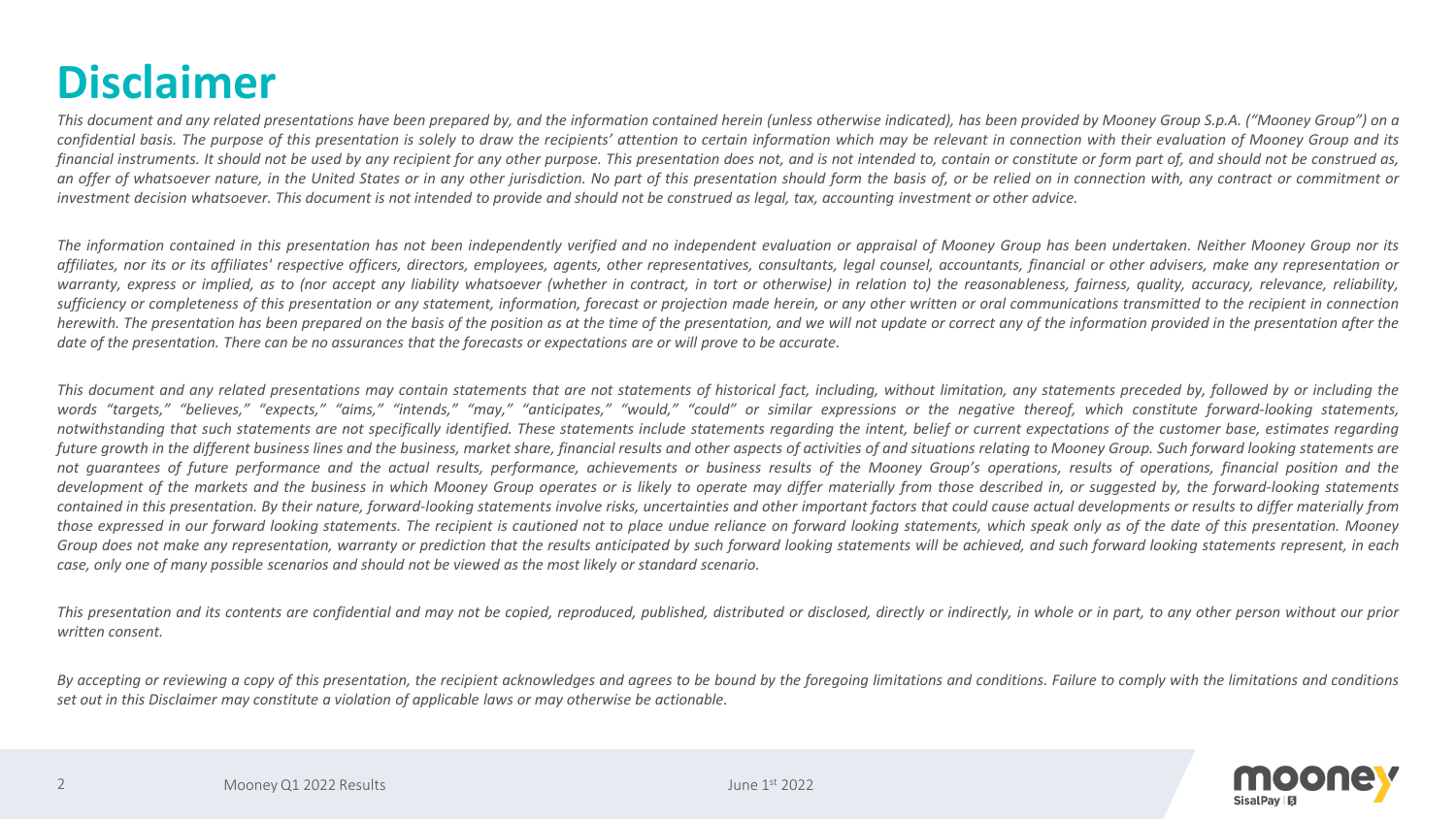



*Q1 2022 results*



**Emilio Petrone CEO**



**Marco Davide Festari CFO**

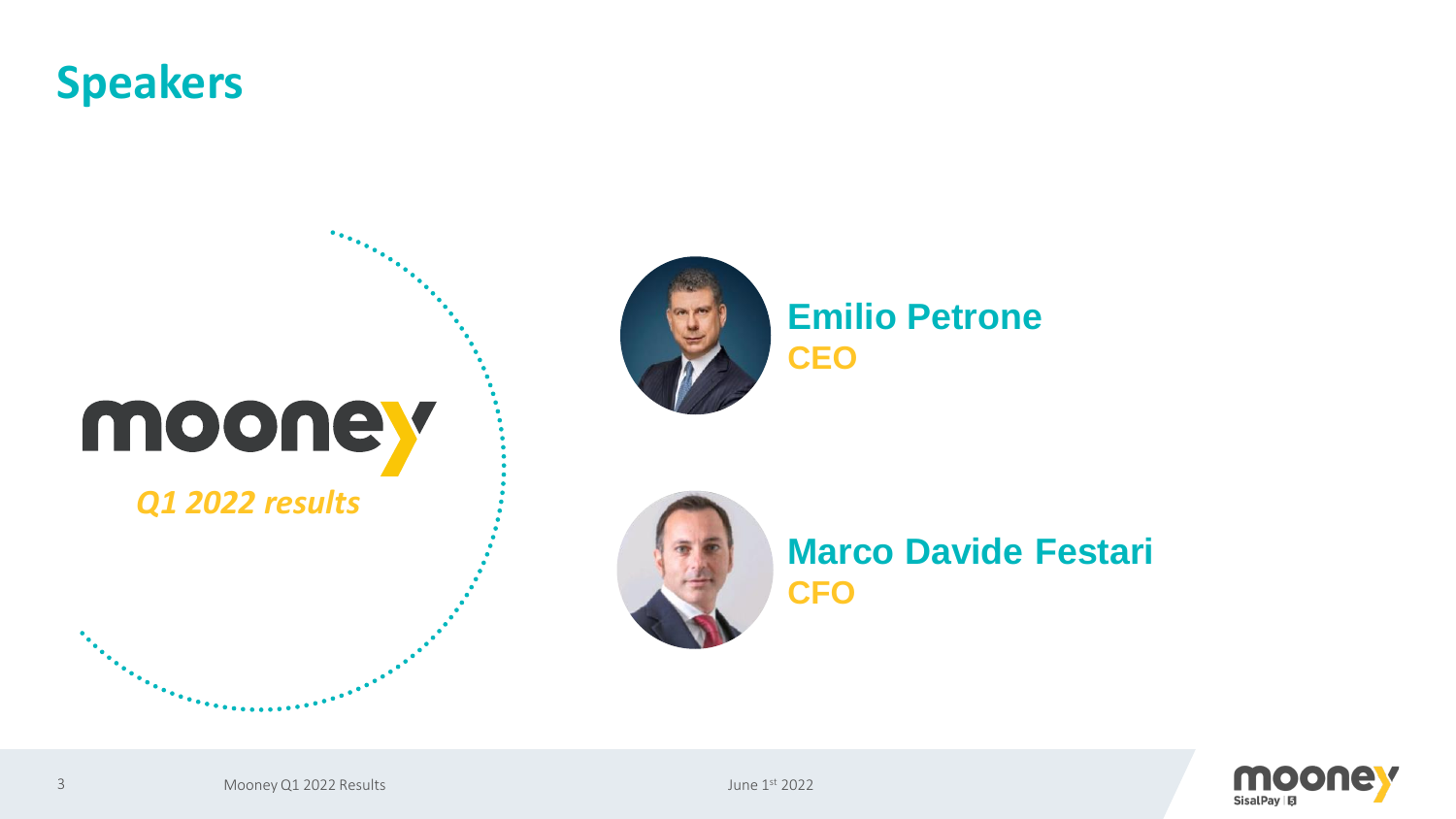#### **Agenda**

4

01 / **Executive Summary**

02 / **Key initiatives**

03 / **Q1 2021 Financial Results**

04 / **Q&A**



June 1st Mooney Q1 2022 Results 2022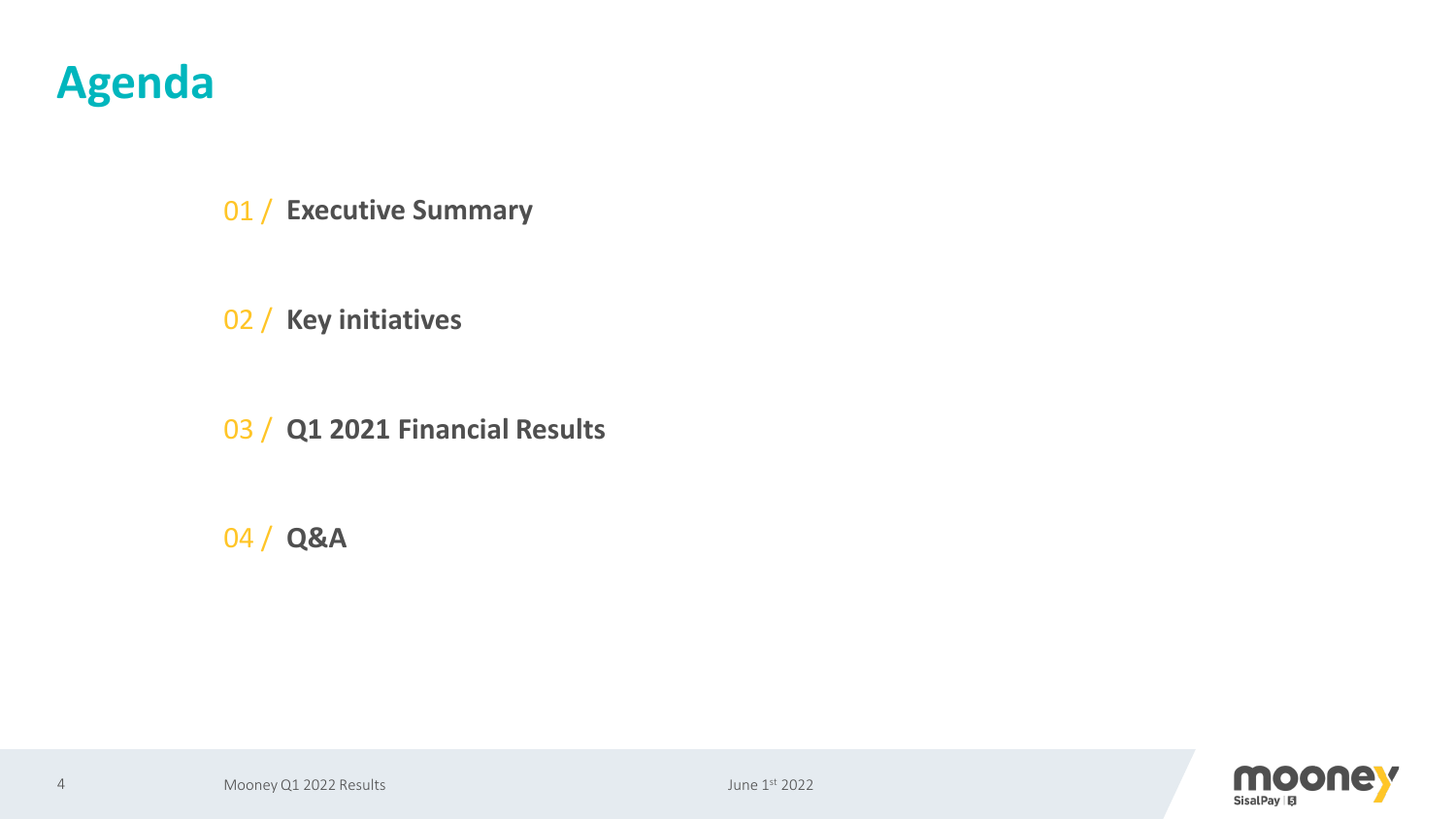## > Executive Summary

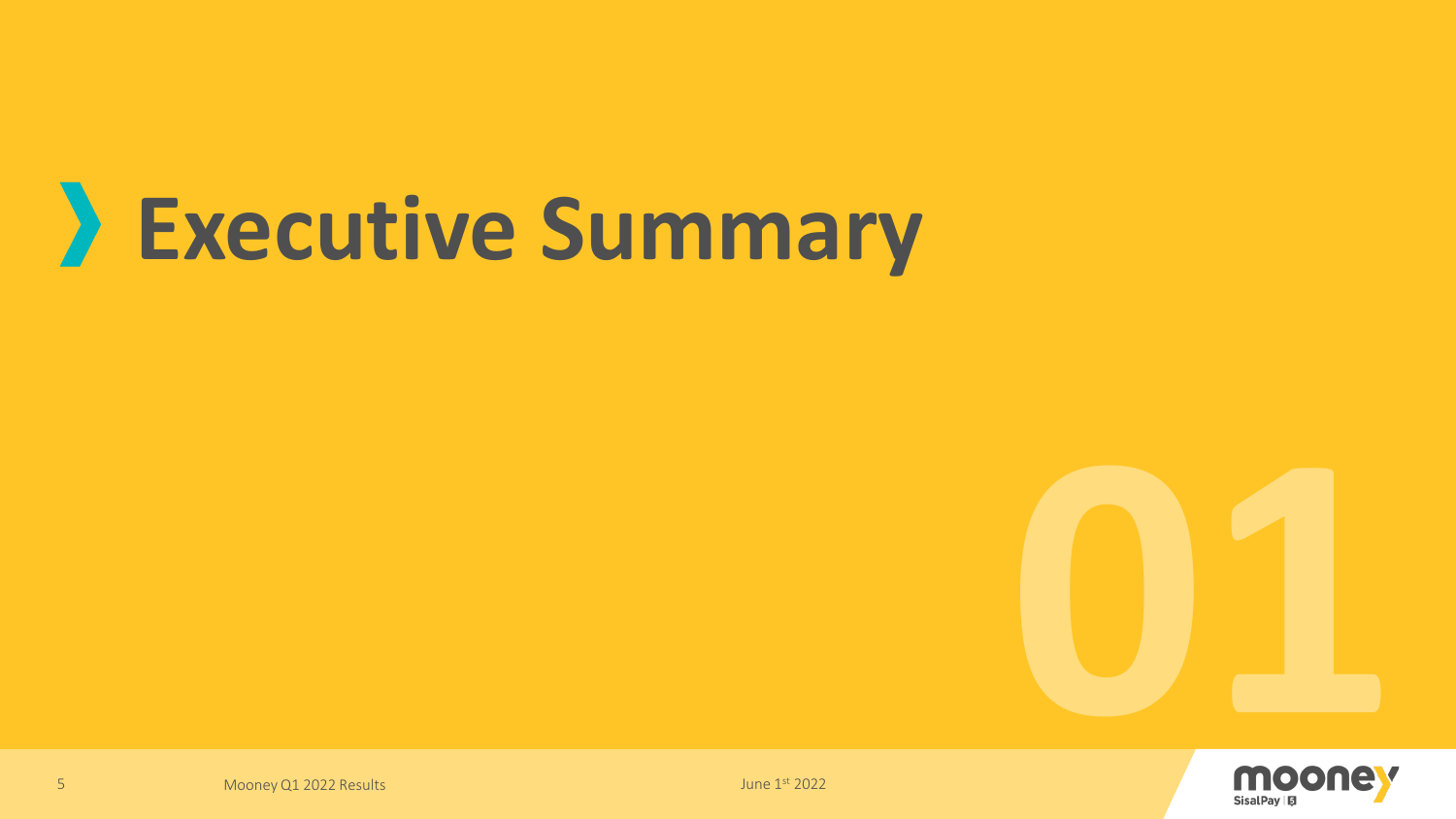#### **Executive Summary**

#### **Macroeconomic Scenario**

- Covid-19 pandemic is still impacting 2022, as the **emerging Omicron** variant has caused a large infection and quarantine surge: **1 out of 4 Italians blocked at home in the first quarter 2022**
- **Ukraine unexpected invasion by Russia** will weaken global economy recovery: **GDP and consumer consumption will stay below pre-Covid standard also in 2022**
- **Despite the above, in 2022 market is expected to grow a positive 5%**



#### *Market Key Highlights*

- **Cash** still **preferred payment method**, yet **incidence** permanently **reduced** by 2020 Covid-19 crisis
- **Payment cards** accelerating driven by **government incentives** and **cashless plan**, increasing e/m-commerce penetration, contactless and innovative payments (e.g., mobile and wearable payments)
- **Other payment instrument incidence**  expected to marginally increase vs. 2019, mainly driven by **online SCTs increase**

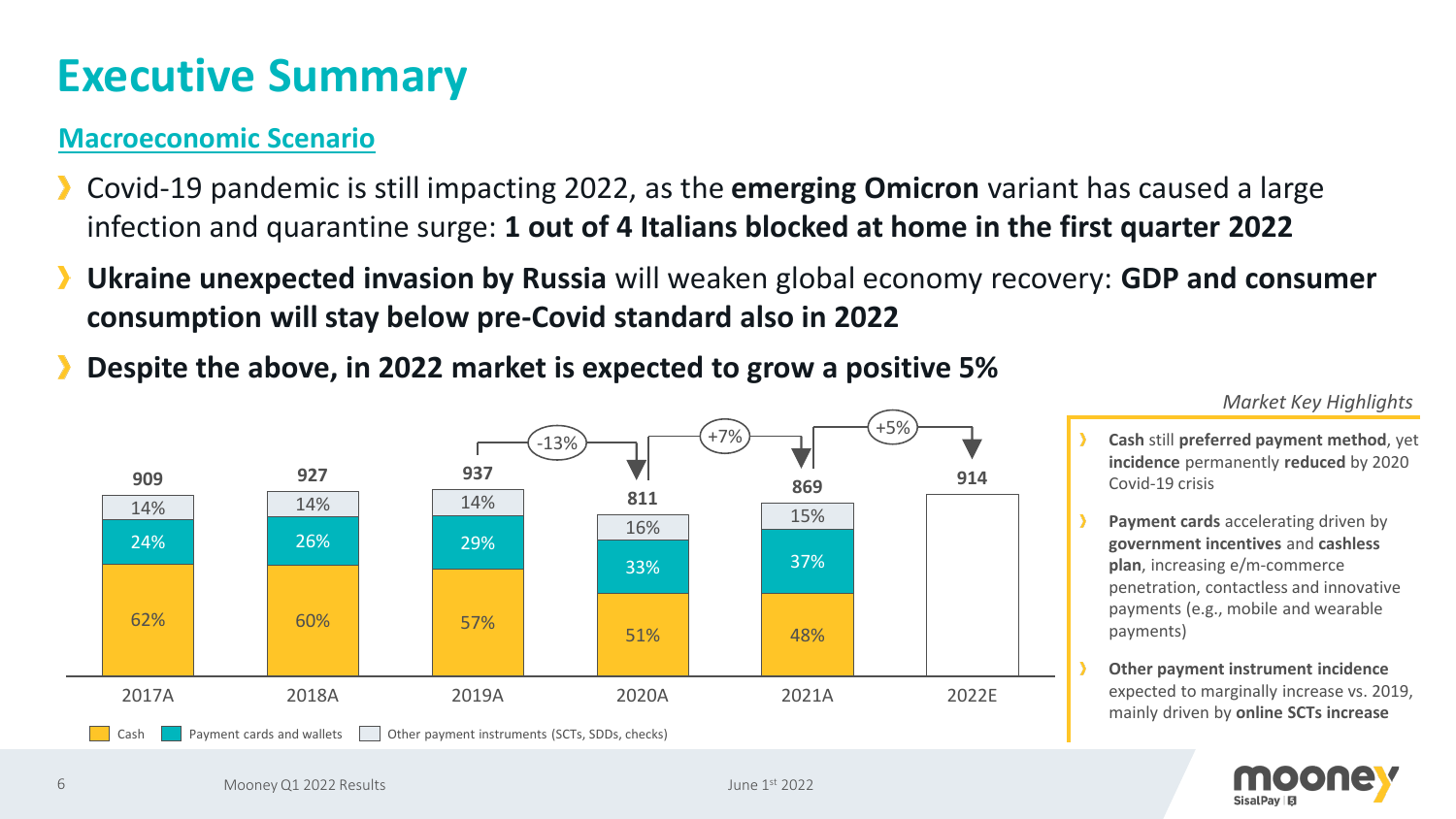#### **Executive Summary**

- Despite the macroeconomic scenario, **Mooney is continuing to deliver a positive performance with Q1 Revenues +7%** and **EBITDA +4%** vs. PY
- **Revenues** at **€94.5m, +7% or +€5.9m vs. PY:**
	- *B2C Revenues: 8% vs. PY mainly thanks to:*
		- *Payments growth (+5% vs. 2021), driven by consolidation of leadership in Public Administration payments*
		- *Cards strong performance (+28% vs. 2021), boosted by network enlargement and digital acquisition*
		- *Banking Services growth (+24% vs. 2021), driven by full synergies implementation*
	- *B2B Revenues are confirming a stable growth (+1% vs. 2021) despite the pandemic persistence*
- **EBITDA** at **€23.4m, +4% or +€0.9m vs. PY**

**NFP** at **€559.8m**

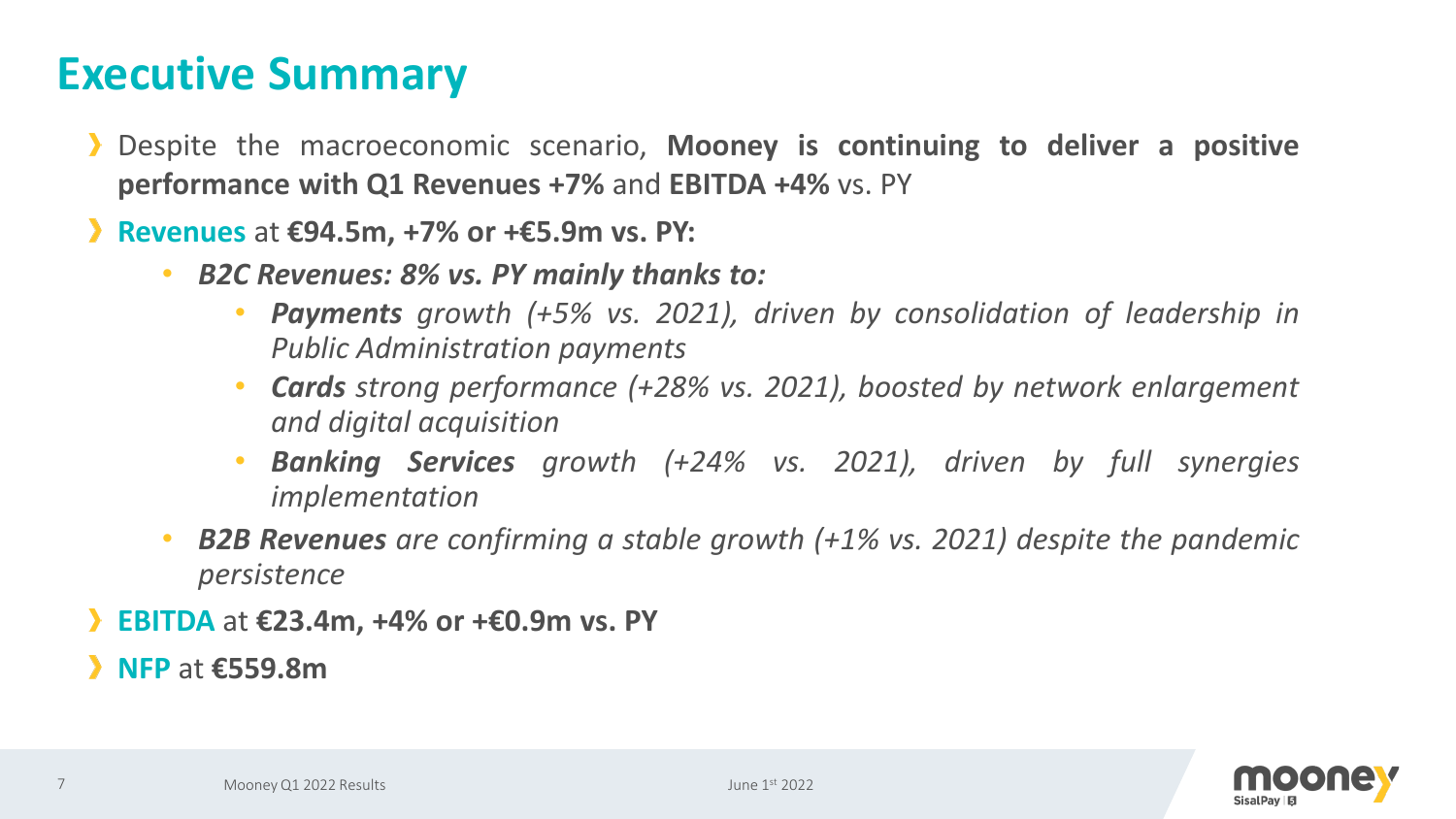# Xey Initiatives



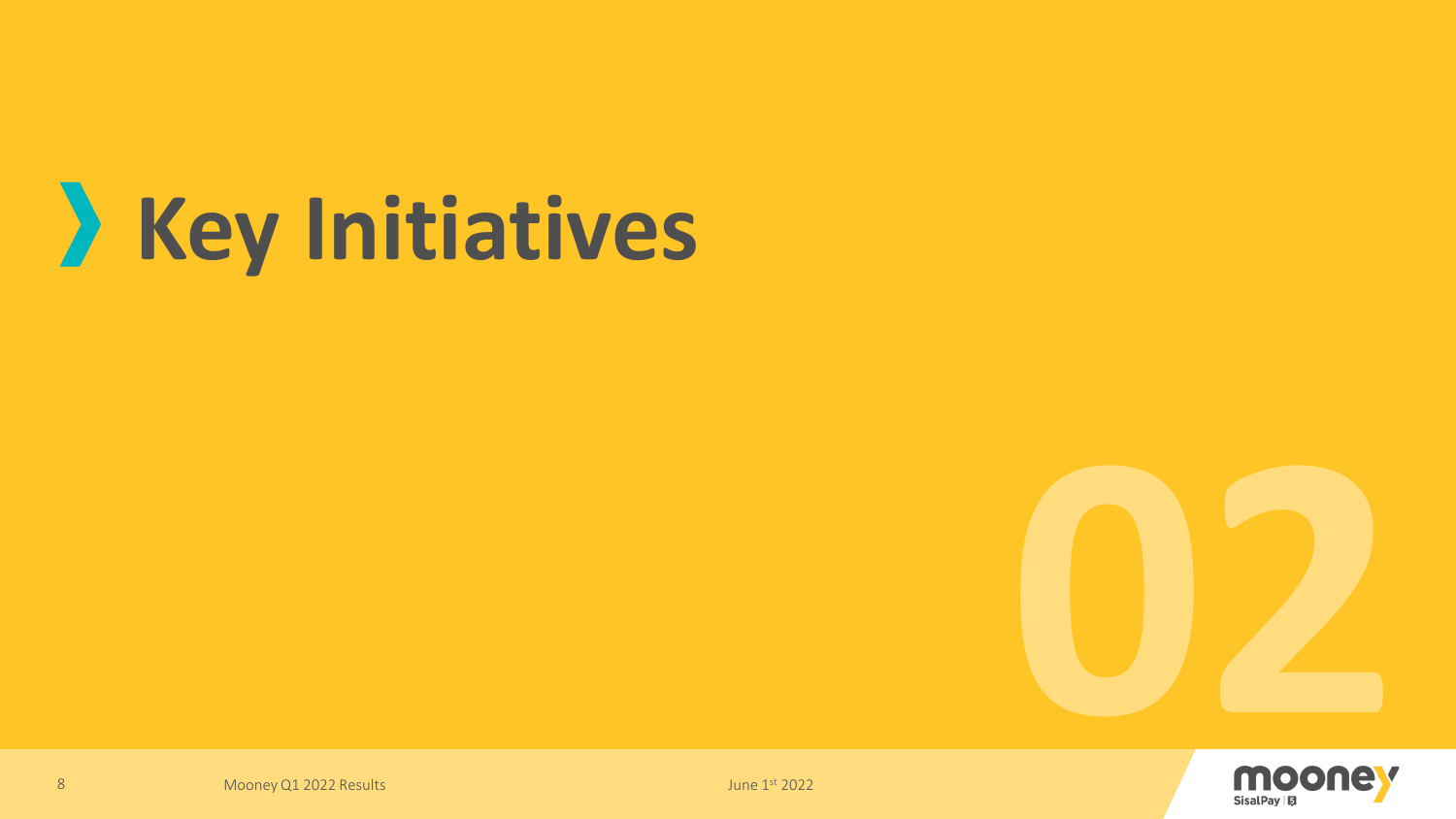#### **Key Initiatives**

#### **In Q1 2022 we continue to deliver positive performances…**



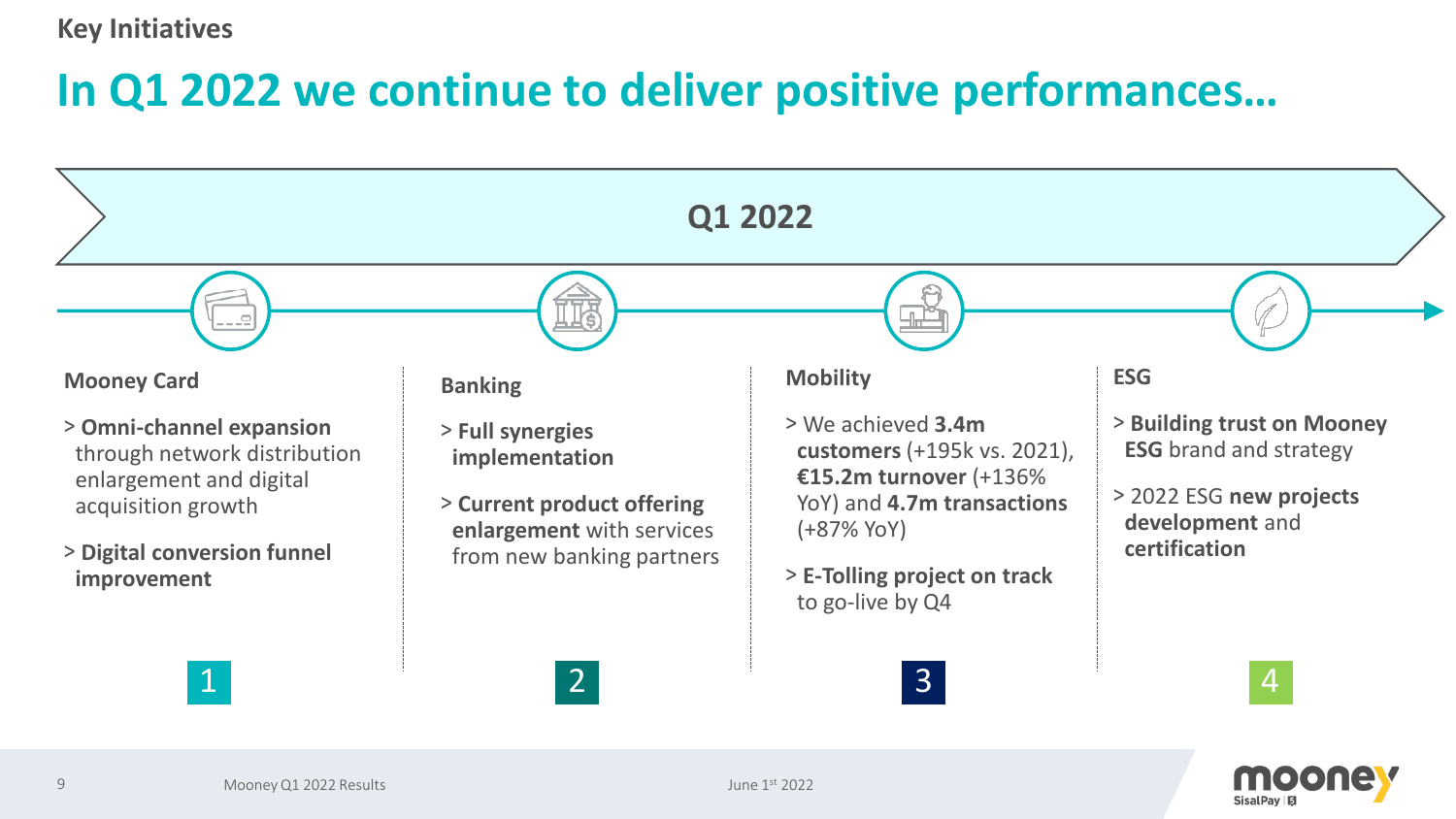### **In just one year we were able to double our customer base with over 40k active PoS**



#### **Key Highlights**

- The **first and only card issued** on both **online** and **Proximity Retail channels**
- Size and engagement of **Proximity Retail**  cards distribution **network continue to grow**
- **Mooney card** shows **higher activity levels** vs market average

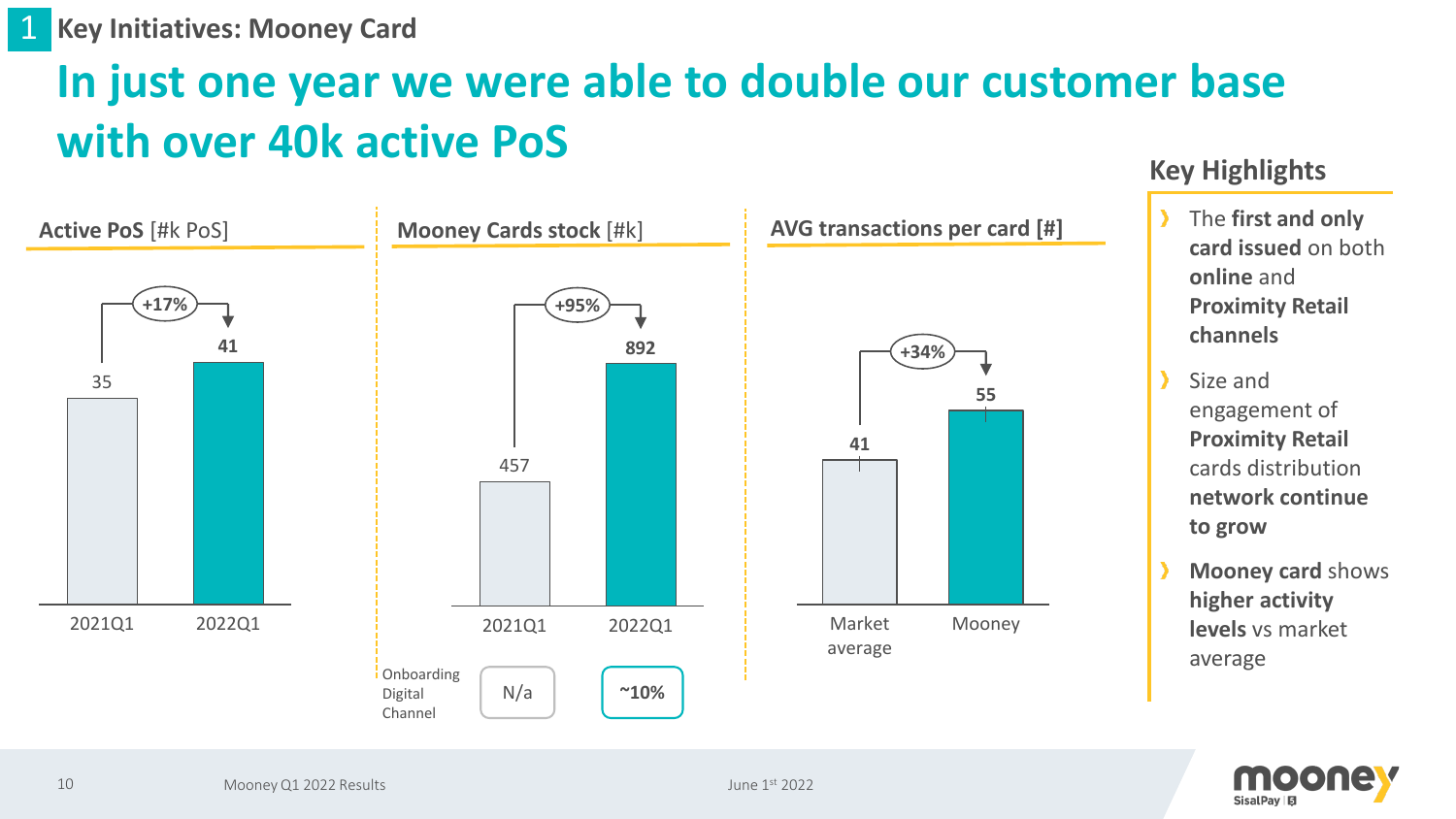**Key Initiatives: Mooney Card** 1

### **On digital acquisition, we improved all relevant funnels doubling client Retention Rate**



**Registration to Card Purchase**[%]



Digital acquisition start: May 2021

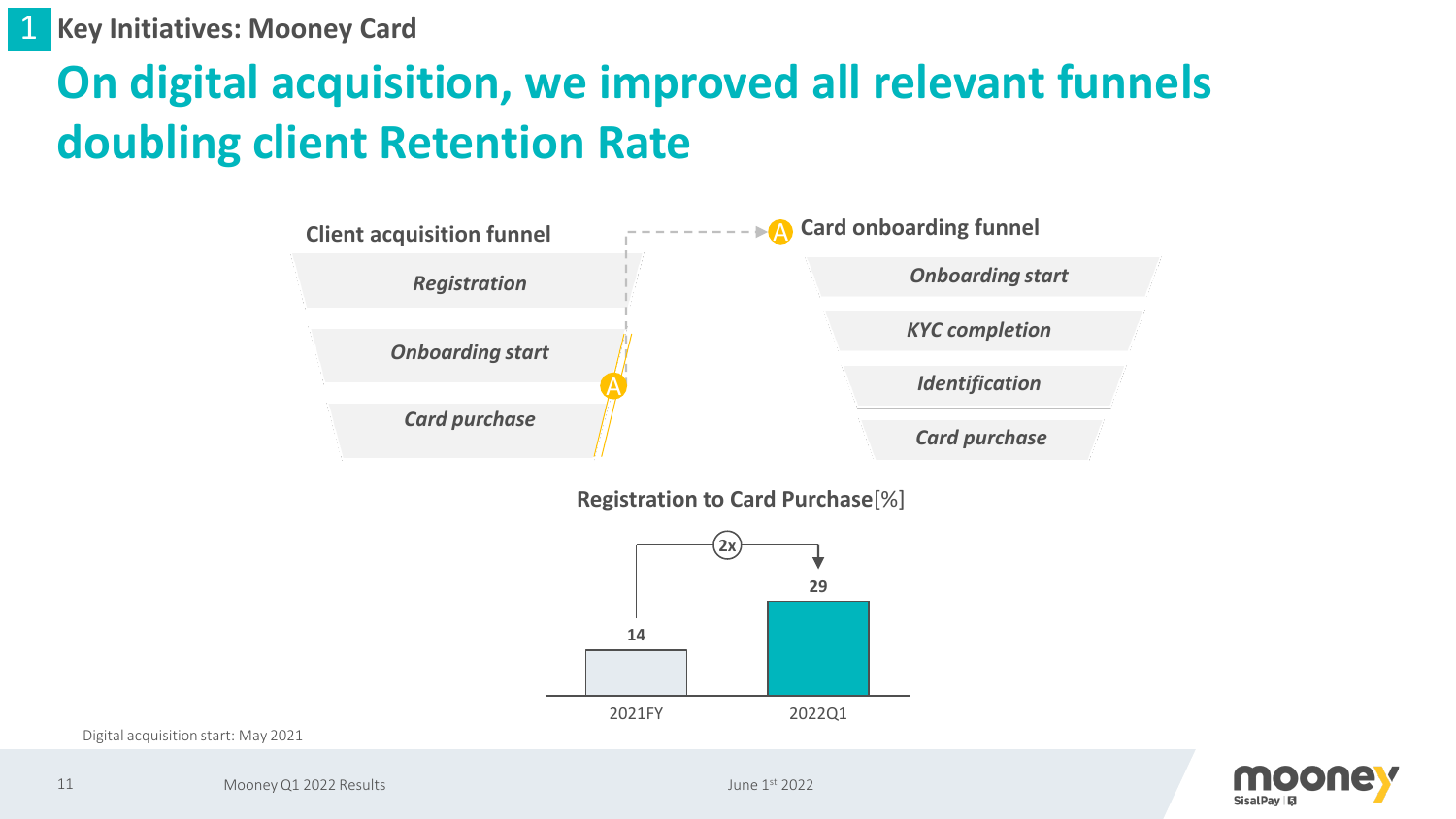**Key Initiatives: Banking** 2

### **Banking Services are growing driven by full synergies implementation**



#### **Key Highlights**

- **Italian network** selling **Banking services**, with **≈30k selling PoS**
- **Banking Services Revenues reach ≈€30m in the last twelve months generating 56% growth**
- These results were achieved also thanks to **strong salesforce activity:**
	- **Enlargement** of Banking Services **distribution to ex-Sisal network**
	- **On-field training** for merchants to **boost Banking Services adoption**

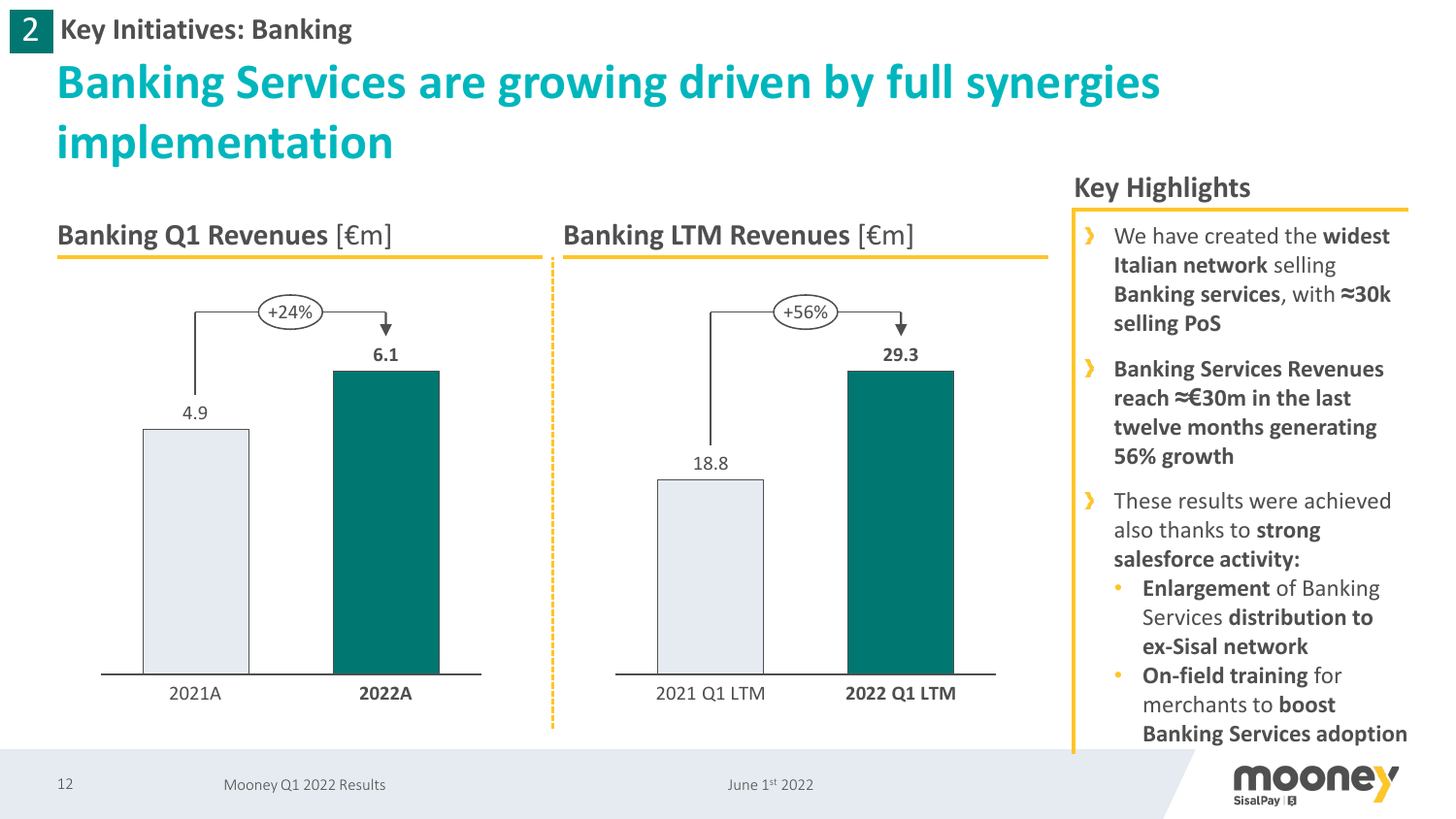### **Banking Services strategy focused on four main drivers**

| <b>Key Drivers</b>                                 | <b>Highlights</b>                                                                                                           |  |  |  |
|----------------------------------------------------|-----------------------------------------------------------------------------------------------------------------------------|--|--|--|
| <b>Network</b><br>$\mathbf{1}$<br><b>Expansion</b> | > Complete Banking services expansion on ex-<br><b>Sisal network</b>                                                        |  |  |  |
| <b>Partnerships</b>                                | > Current product offering enlargement with<br>services from new banking partners                                           |  |  |  |
| <b>Portfolio</b><br>$\overline{3}$<br>expansion    | > Widen product offering to prepaid card<br>customers (VAS: loans, micro financing / bnpl,<br>insurance, international P2P) |  |  |  |
| <b>Marketing</b><br>$\overline{4}$<br>excellence   | > Merchant and consumer awareness increase<br>through training and marketing initiatives                                    |  |  |  |

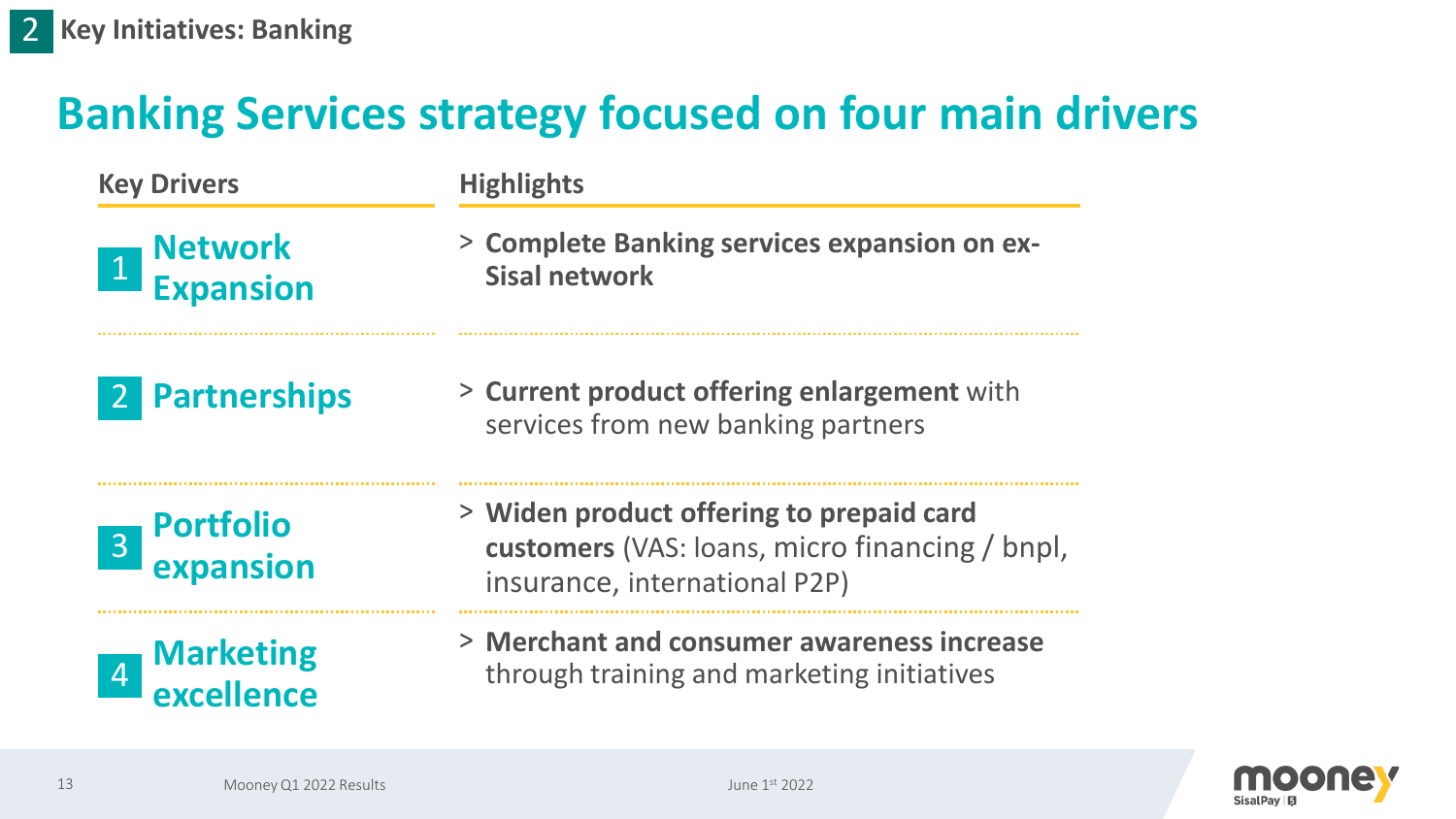**Key Initiatives: Mobility** 3

### **Our results continue to be excellent, reaching 3.4m customers, €15.2m turnover and 4.7m transactions in Q1 2022**



1) Local Public Transports; 2) Including Train, Taxi, Ferry, Tax and Fines, Events and PoI Tickets

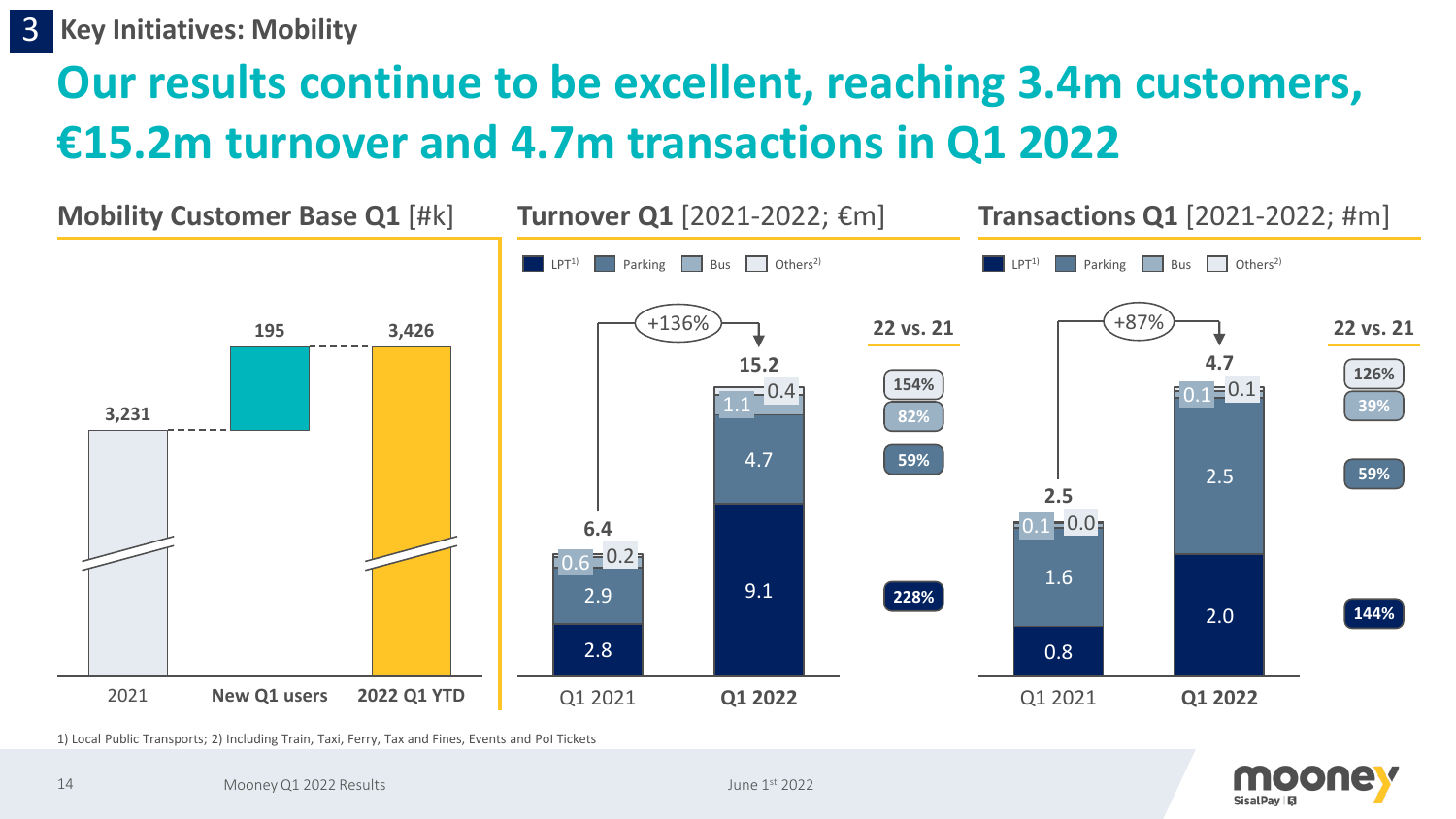3 **Key Initiatives: Mobility**

### **E-Tolling project on track to go-live by Q4. Successfully completed test with 2 out of 5 tolling gate systems**

**E-Tolling project Gantt**



*1) Verification of Consistency and Correct Functioning ("Verifica di Conformità e Corretto Funzionamento"); 2) Two tolling gate systems (ASPI Group and Gavio Group) enabling 21 road operators*

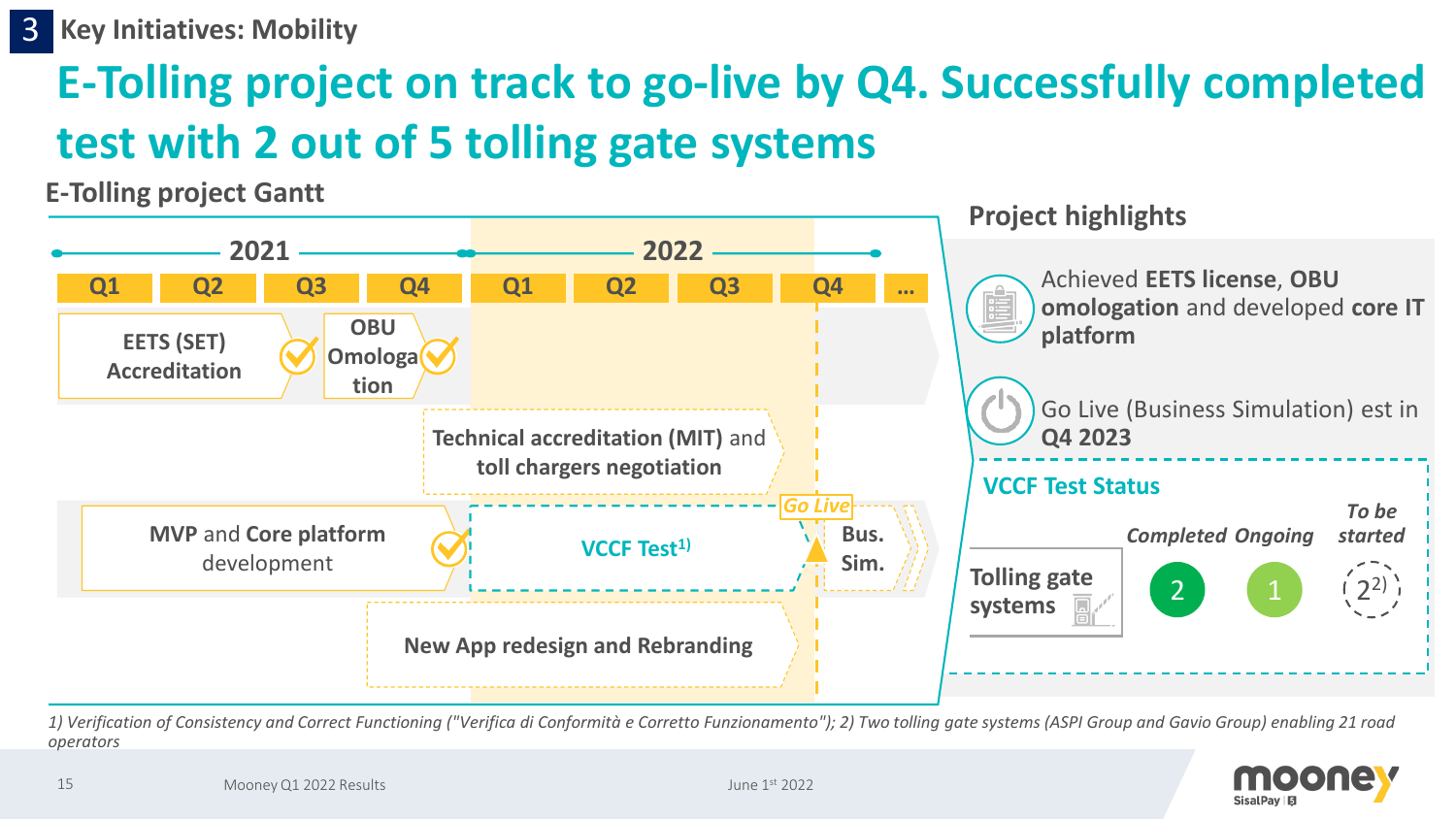### **ESG 2022 Projects**



**SisalPay**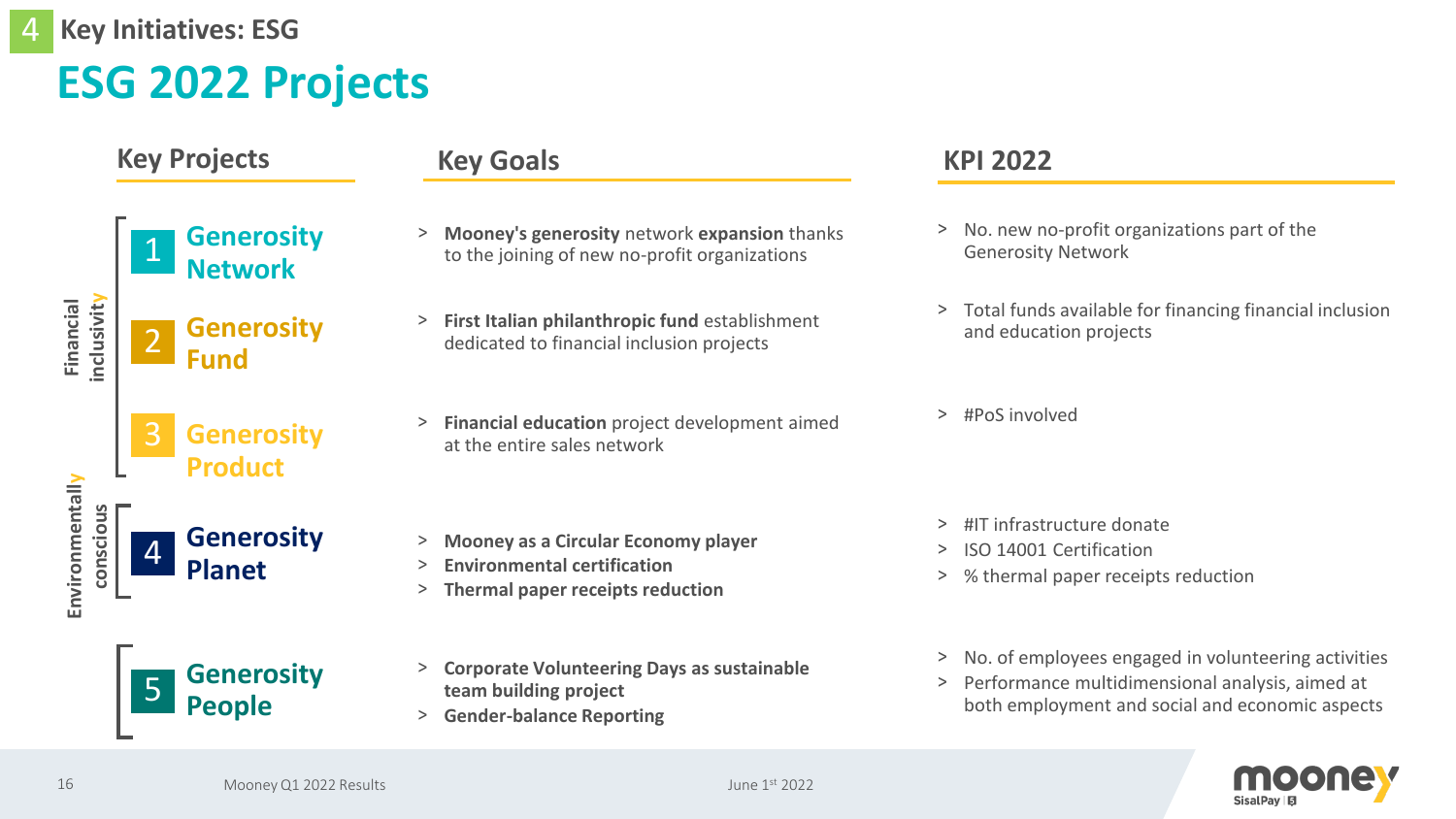## 2 Q1 2021 Financial Results

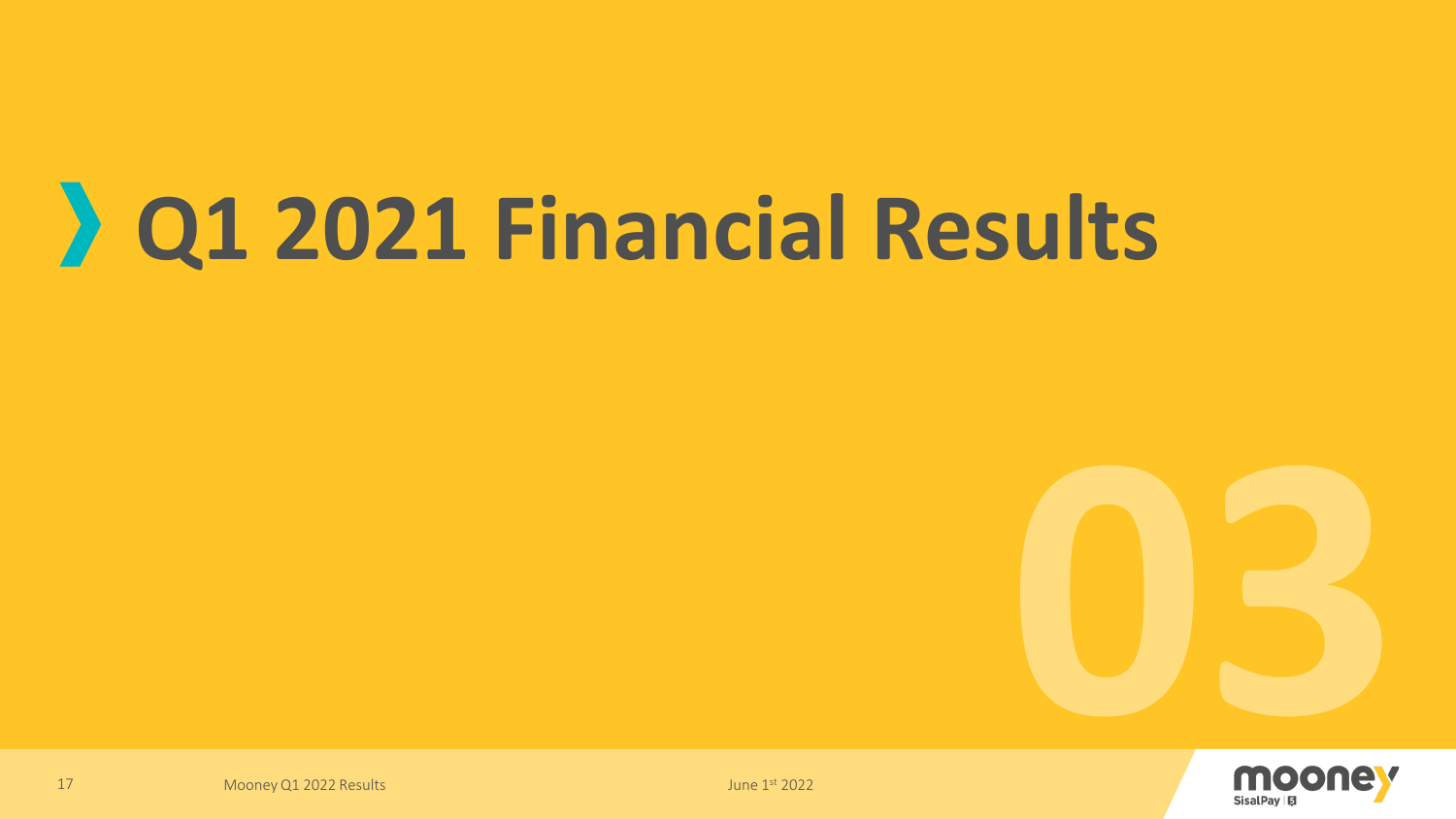### **Q1 Financial Results – Revenues, Ebitda**



1) EBITDA adjusted for the effect of extraordinary items, non-recurring, other one-off transactions and the depreciation of certain shared assets

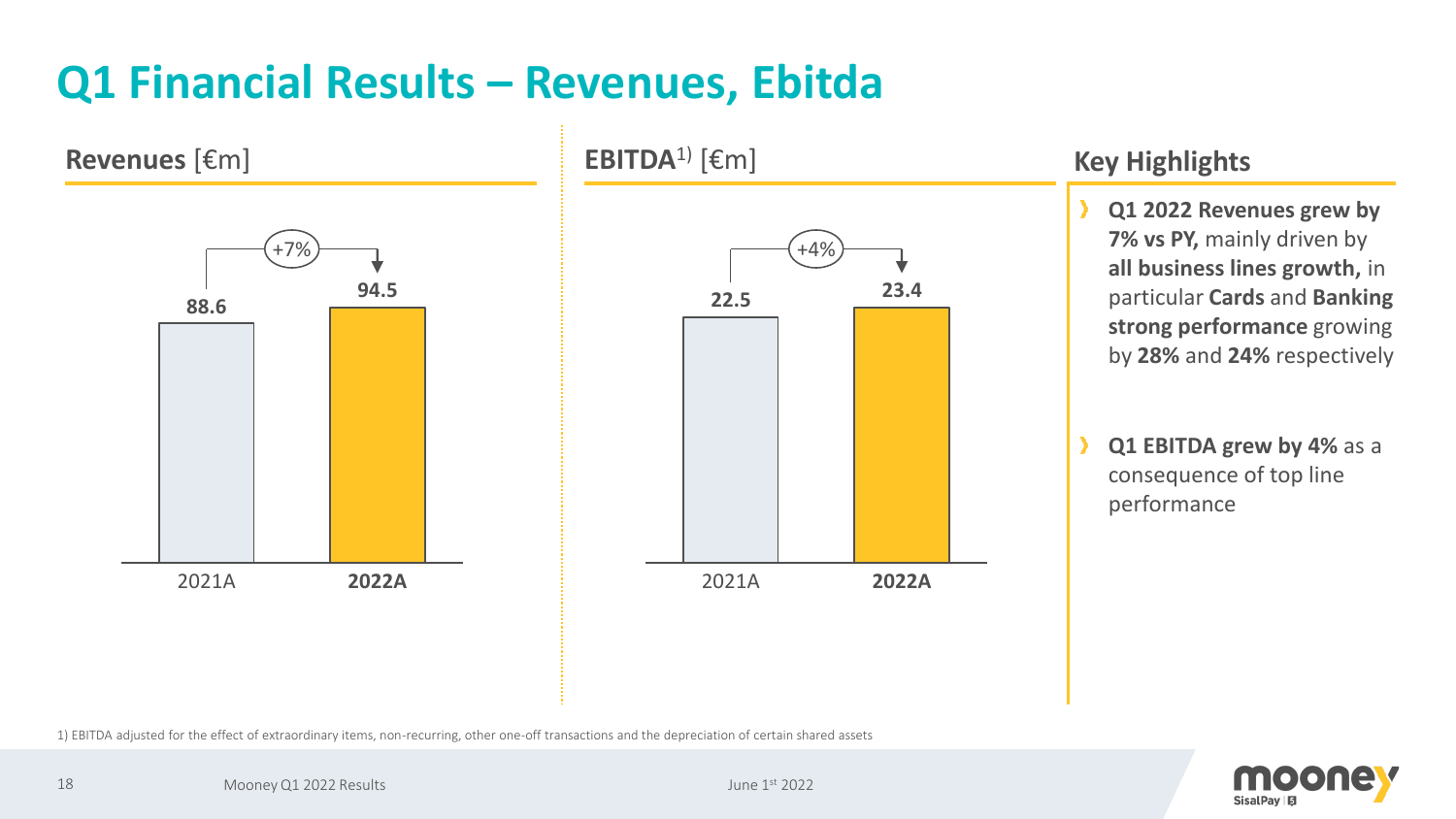### **Q1 LTM Financial Results – Revenues, Ebitda**



#### **Key Highlights**

- **Q1 2022 LTM Revenues grew by 11% vs PY**, mainly driven by **Cards** outstanding performance (+74% vs PY) thanks to a **wider customer base and card activity levels above benchmarks; Banking Services** strong performance (+56% vs PY) thanks to distribution enlargement; excellent Mobility performance (+68% vs. PY)
- **Q1 LTM EBITDA grew by 14%** as a consequence of top line performance

1) EBITDA adjusted for the effect of extraordinary items, non-recurring, other one-off transactions and the depreciation of certain shared assets

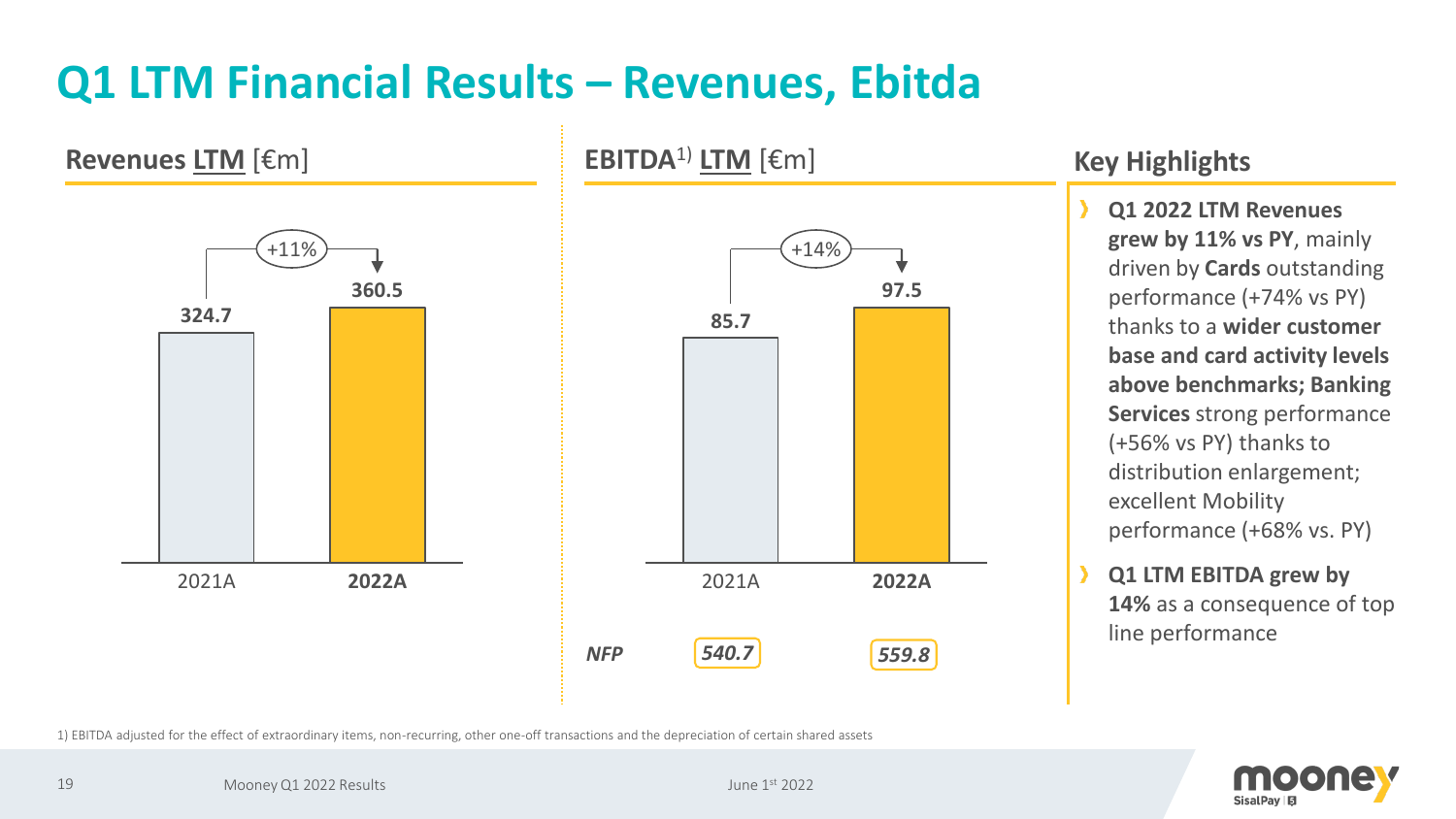### **Q1 2022 Financial Results – Cash Flow**

In 2022 we have sustained extraordinary "one off" costs and investments. Net of those one-offs, the cash generation would have been about €6,8m, for a total cash at the end of March of about €74,4m

| <b>Mooney Cash Flow</b>             |                                                |                              |                                     |                                                                    |                       |  |  |
|-------------------------------------|------------------------------------------------|------------------------------|-------------------------------------|--------------------------------------------------------------------|-----------------------|--|--|
| [EUR m]                             | Q1 2022<br><b>Statutory</b><br><b>Cashflow</b> | Cash<br><b>Normalization</b> | Q1 2022<br>with WC<br>normalization | <b>Extraordinary</b><br>Costs,<br><i><u><b>Investments</b></u></i> | Q1 2022<br>normalized |  |  |
| Ebitda 1)                           | 23,4                                           |                              | 23,4                                |                                                                    | 23,4                  |  |  |
| Capex                               | (11,3)                                         |                              | (11,3)                              | 3,6                                                                | (7,7)                 |  |  |
| <b>Operating FCF</b>                | 12,1                                           |                              | 12,1                                | 3,6                                                                | 15,7                  |  |  |
| <b>Cash Conversion</b>              | 52%                                            |                              | 52%                                 |                                                                    | 67%                   |  |  |
| Extraordinary / Non-recurring Costs | (4,4)                                          |                              | (4, 4)                              | 4,4                                                                | 0,0                   |  |  |
| Change in working capital           | (4,2)                                          | 2,8                          | (1,4)                               |                                                                    | (1, 4)                |  |  |
| Unlevered Cash Flow                 | 3,5                                            | 2,8                          | 6,2                                 | 8,1                                                                | 14,3                  |  |  |
| Cash interests                      | (6, 0)                                         |                              | (6, 0)                              |                                                                    | (6, 0)                |  |  |
| RCF/ other loans changes            | (2,8)                                          | 1,3                          | (1,5)                               |                                                                    | (1, 5)                |  |  |
| <b>Cash Flow</b>                    | (5, 4)                                         | 4,1                          | (1,3)                               | 8,1                                                                | 6,8                   |  |  |
| Cash December 31st 2021             | (67, 6)                                        |                              | (67, 6)                             |                                                                    | (67, 6)               |  |  |
| Cash March 31st 2022                | (62,3)                                         | (4, 1)                       | (66, 4)                             | (8,1)                                                              | (74, 4)               |  |  |

Key highlights

- Statutory cashflow at March 31st:
	- Cash flow absorption at  $£5,4m$
	- Cash level at €62.3m

#### Cash normalization:

- +€2,8m weekly working capital realignment to LTM average level
- $\}$  +  $\epsilon$ 1,3m sterilization of RCF reimbursement
- **Extraordinary costs and investments:** 
	- $\}$  + €3,6m Capex related to segregation/ integration projects and new business launch
	- +€4,4m Opex related to Branded Card Costs, M&A projects and New business launch

1) EBITDA adjusted for the effect of extraordinary items/ non-recurring, other one-off transactions and the depreciation of certain shared assets



Mooney Q1 2022 Results **Mooney Q1 2022** Results June 1st 2022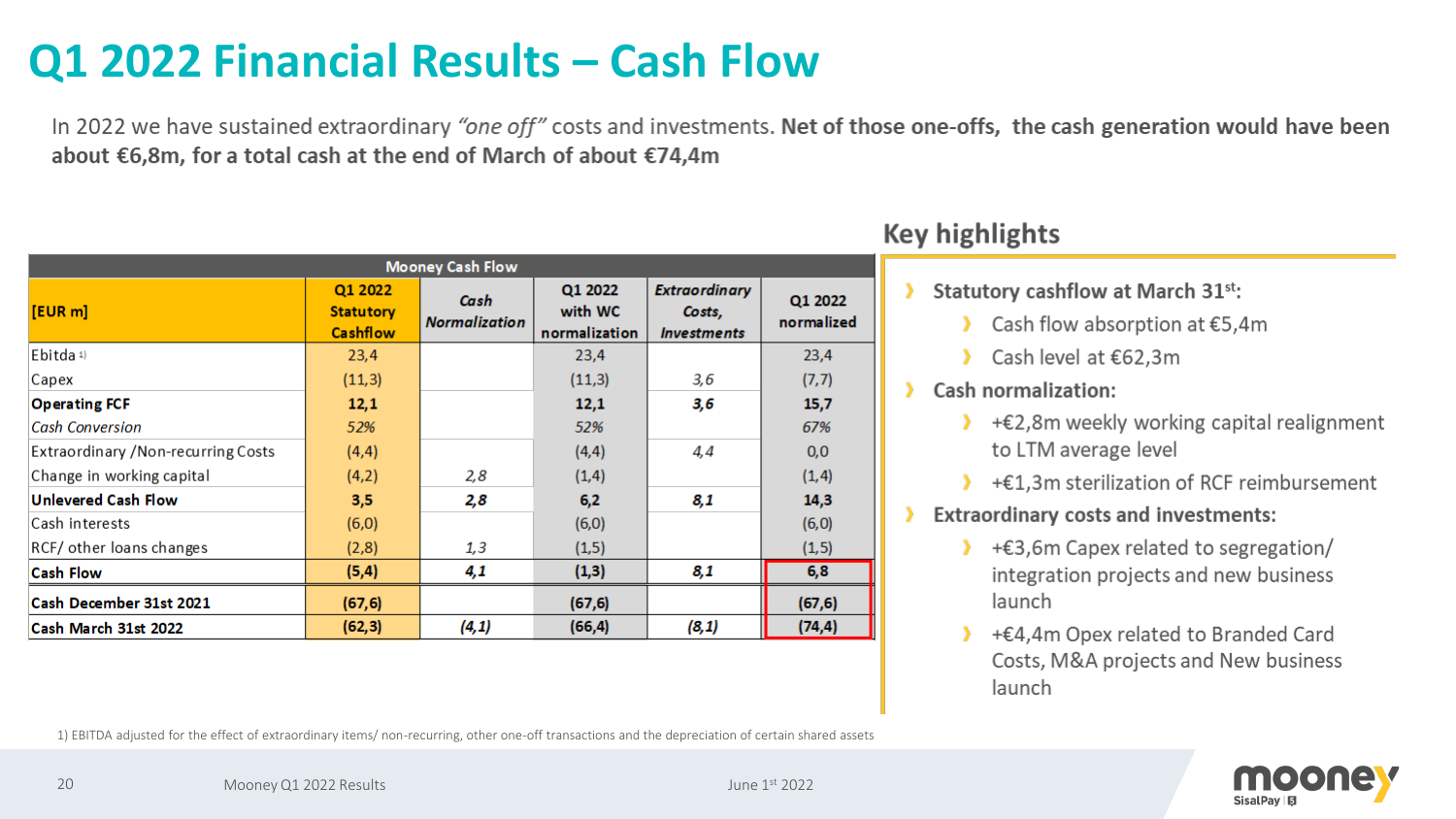## **Q1 2022 Financial Results – Net Financial Position Bridge (as per Covenant)**



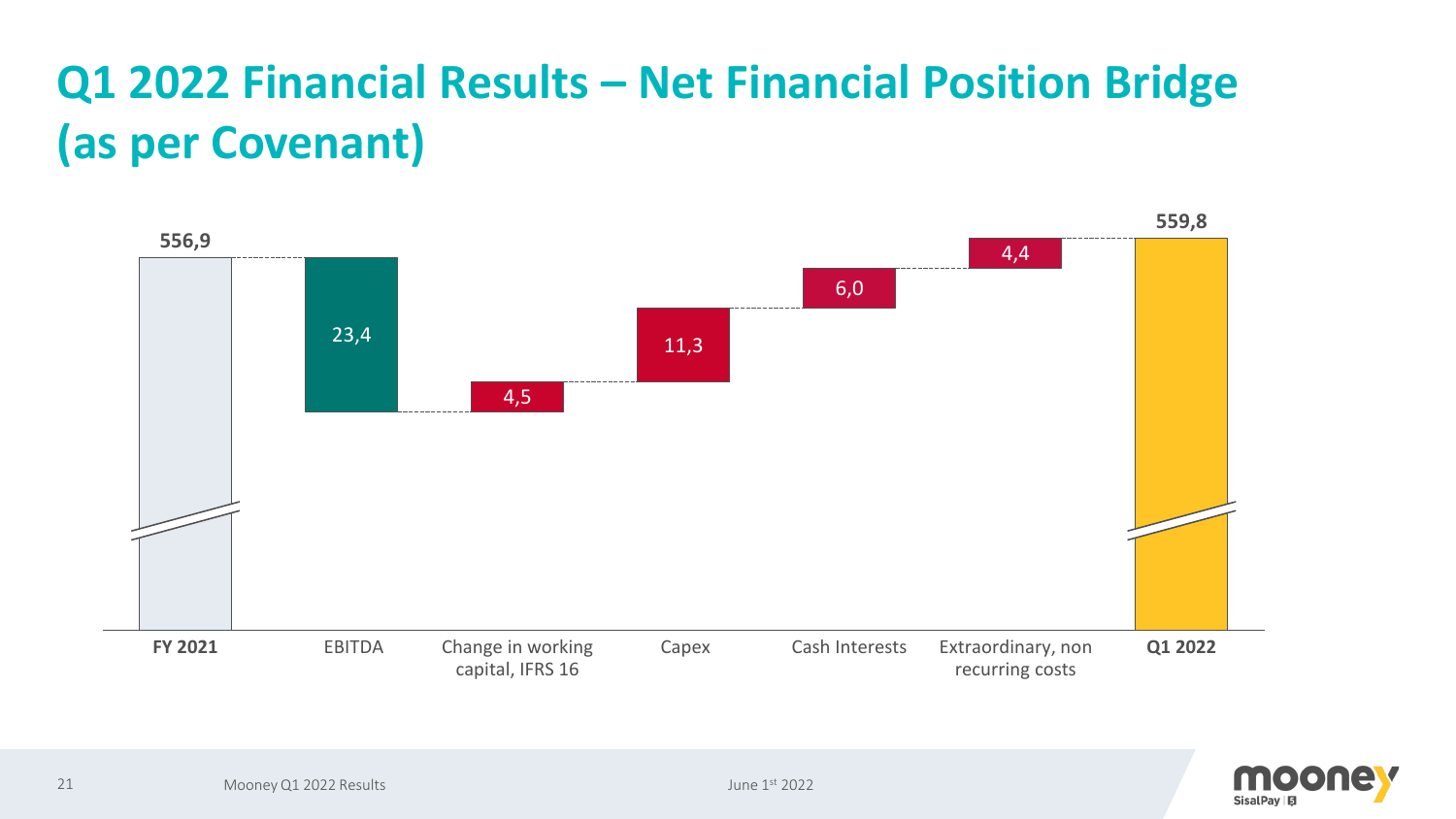#### **Q1 2022 Financial Results – Consolidated Balance Sheet**

Consolidated financial statements show negative equity since the businesses purchased from Sisal must be accounted for in continuity of values with the previous financial statements, without expressing the related goodwill despite the transaction taking place at market values **Key highlights** 

| <b>Mooney Group Consolidated Balance Sheet</b><br>[K] | FY 2021    | 3M 2022        |
|-------------------------------------------------------|------------|----------------|
| Non Current Assets                                    | 716,635    | 713,634        |
| o/w goodwill/other intangibles                        | 534,102    | 534, 102       |
| <b>Current Assets</b>                                 | 243,389    | 289,704        |
| o/w cash and cash equivalent                          | 67,633     | 62,282         |
| <b>Total Assets</b>                                   | 960,024    | 1,003,338      |
| Equity                                                | (280, 316) | $(290,028)$ 1) |
| Non Current Liabilities                               | 886,379    | 890,958        |
| o/w financial liabilities                             | 871,678    | 878,969        |
| <b>Current Liabilities</b>                            | 353,961    | 402,408        |
| o/w financial liabilities                             | 76,529     | 75,270         |
| <b>Total Liabilities &amp; Equity</b>                 | 960,024    | 1,003,338      |

1) -€290m = +€64m contributed by Banca5 at fair value; +€23m contributed by Sisal at net book value (fair value €150m); - €301m difference between Sisal contribution at book value (€304m), purchase price by SisalPay Group (€600m) and loss 2019 (€5m); +€5m contributed by Pluservice minorities; -€31mnet loss 2020; -€40mnet loss 2021; -€10mnet loss 3M 2022. 2) Value reflects Purchase Price Allocation Adjustment (-€24m)

**Total Assets** value include among the others:

#### ➢ **Goodwill €534m:**

- o **€216m2)** conferred by Banca 5 accounted using the fair value model
- o **€308m** conferred by Sisal corresponding to the Book Value of the Sisal Payments Business, as per IAS IFRS (transaction "under common control")
- o **€10m** related to MyCicero acquisition
- ➢ **Tangible and intangible assets**: **€179m** (net book value)
- ➢ **Current assets** mainly related to account receivables (**€83m**), cash and cash equivalents (**€62m**), restricted cash (**€124m**)

**Total liabilities** include among the others**:**

- ➢ **Non-Current Liabilities**: mainly secured notes and DPP vs. shareholders
- ➢ **Current liabilities**: mainly RCF, accounts payable vs. payments partners and liabilities vs. card and payment accounts holders

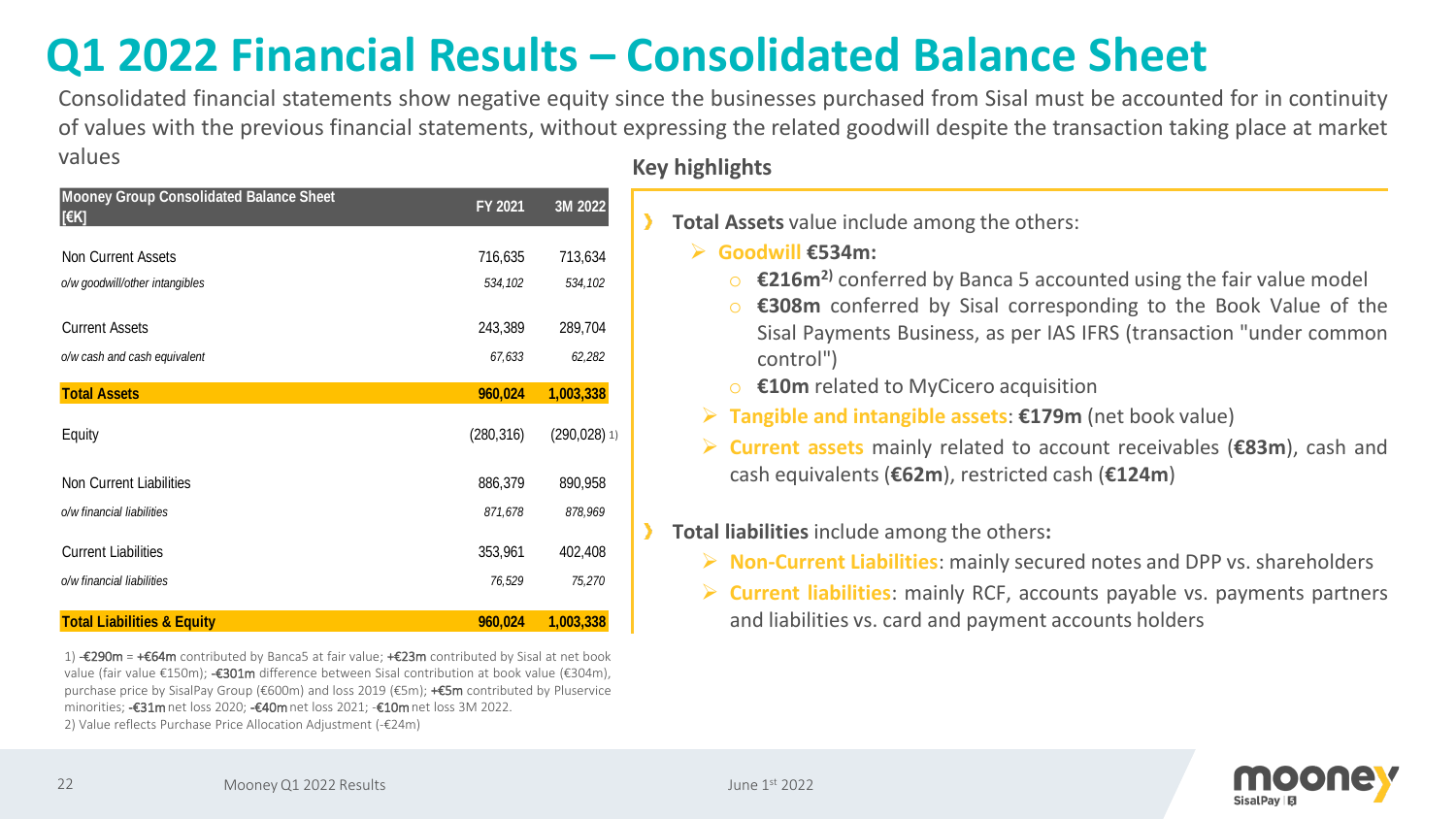





Mooney Q1 2022 Results

23

June 1st 2022